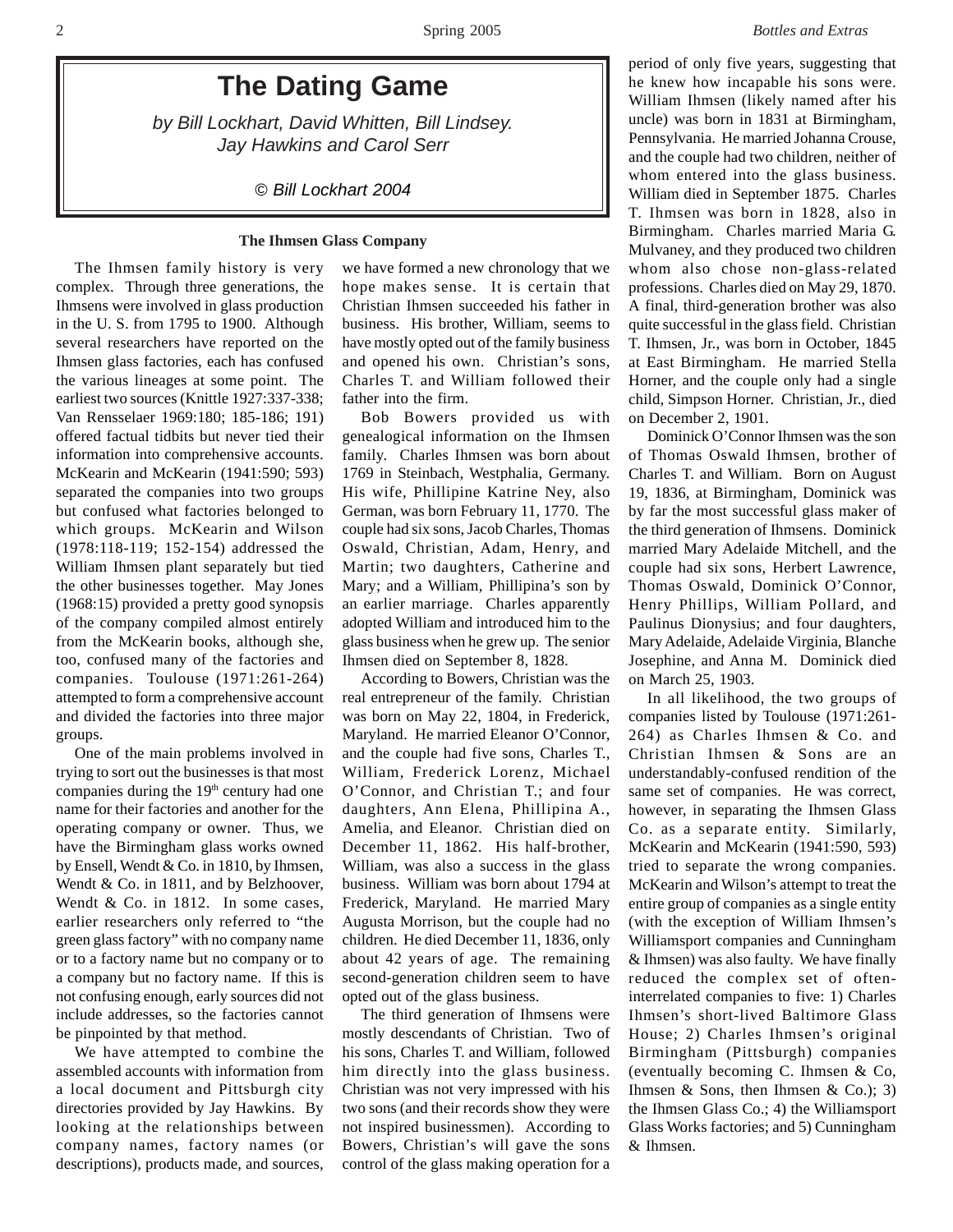# **Ihmsen Company Histories**

# Charles Ihmsen's Baltimore Glass House

According to McKearin and McKearin (1949:44), Charles Ihmsen "is credited with building Baltimore's first glasshouse" in 1795. In 1803, however, the firm declared bankruptcy, and Ihmsen moved to Pittsburgh, where he worked as a glass blower.

# Christian Ihmsen  $&$  Sons<sup>1</sup>

In 1810, the firm of Ensell, Wendt & Co. built the Birmingham Glass Works to manufacture windows. They soon added a second factory to make green (aqua) glass bottles and vials, but the exact date for the second factory is unclear. Both factories apparently went under the name of the Birmingham Glass Works. About 1811, the owning firm was renamed Ihmsen, Wendt & Co., probably to reflect Charles Ihmsen's increasingly-important role in production. The firm was renamed Beltzhoover, Wendt & Co. around 1812 and was again reorganized as Sutton, Wendt & Co. sometime before 1822. Charles Ihmsen died in 1828, and his son, Christian, inherited his interest in the two glass factories at Birmingham. Charles Ihmsen may have established an independent window glass factory in Birmingham about 1814, although McKearin and McKearin may have been referring to the alreadyestablished Birmingham Glass Works.

About  $1837$ ,<sup>2</sup> a number of changes occurred. First, the operating firm was reorganized as Whitehead, Ihmsen & Phillips. Apparently, Ihmsen and his backers needed additional funding to expand. The new firm built the Pennsylvania Flint Glass Works to make cut, plain, engraved, and pressed tableware and the Pennsylvania Black Glass Works for bottles, both in Birmingham. Van Rensselaer (1969:186) noted that the firm "conducted four large factories" (i.e., the two older Birmingham Glass Works plants and the two new ones).

At this point, things become confused. It appears probable that a split occurred sometime between 1836 and 1841. By 1841, C. Ihmsen & Co.<sup>3</sup> completely controlled the Birmingham Glass Works plants. Even though the McKearins stated that C. Ihmsen & Co. stopped making window glass in 1840, the firm continued to advertise window glass until at least 1870. About 1855, Christian brought his sons, Charles T. and William, into the

company, and the firm became known as Ihmsen & Sons. After Christian's death in 1862, his sons continued to operate the Birmingham Glass Works. By 1885, the brothers renamed the company Ihmsen & Co. The last listing for the group was in 1895.

Meanwhile, Whitehead, Ihmsen & Phillips continued to run the Pittsburgh Flint Glass Works and Pittsburgh Black Glass Works. The firm was reorganized sometime prior to 1846 as Young, Ihmsen & Puckett.4 The last recorded listing for the group was in 1867. McKearin and Wilson (1978:153) speculated that "the firm may have failed during the long depression from 1873 to 1879."

# Ihmsen Glass Co.

Another third-generation brother, Christian T. Ihmsen, Jr., started a glass factory in Pittsburgh.<sup>5</sup> The company first appeared in the 1878 city directory (Hawkins information) as Ihmsen Glass Co., Limited. It was located at the "foot" of  $14<sup>th</sup>$  St. (soon listed as  $14<sup>th</sup>$  & Neville). The company manufactured vials and bottles. By at least 1883 (probably earlier), Ihmsen made "flint prescription" bottles as well. The firm also added window glass to its product list no later than 1884. Although the word, Limited, was dropped from the directory listings in 1897, that may reflect the way the company was listed rather than an actual change. The company last appeared in 1900 (city directories; McKearin & Wilson 1978:153; Toulouse 1971:263).

### Williamsport Glass Works

Another of Charles Ihmsen's sons, William Ihmsen (not to be confused with Christian's son, William, partner of Charles T. in C. Ihmsen & Sons), started a completely separate glass company at Williamsport (about 14 miles south of Pittsburgh along the Monongahela River).6 The Williamsport Glass Co. began about 1820. William leased a second glass factory in the same area in 1846 (Knittle 1927:337; McKearin & Wilson 1978:118-119). Innes (1976:33), however, noted that William leased a factory in Williamsport "around 1826." McKearin & Wilson (1978:118) stated that "by 1831, [William] had formed a copartnership with his brother Christian in still another glassworks" which they speculated was the one at Williamsport. Although Christian was no longer mentioned, William Ihmsen took on

William McCully as a partner in 1833. Upon Ihmsen's death in 1840, McCully assumed control of the plant which remained in business until about 1886 (McKearin & Wilson 1978:119; Toulouse 1971:352, 541).

### Cunninghams & Ihmsen

Another Pittsburgh firm, this plant originated as Cunningham & Duncan and was renamed Cunninghams & Ihmsen in 1865, when Dominick Ihmsen joined Wilson Cunningham as a partner. When Wilson's son, Dominec, joined the firm in 1879, Ihmsen retired, and the father/son team renamed the business Cunninghams & Co. (Toulouse 1971:119, 132).

### **Bottles and Marks**

### W. IHMSEN, S (1820-1840)

McKearin and McKearin (1941:504) discussed a flask with an embossed eagle on the front with W.IHMSEN, S "above the eagle in a semi-circle." Toulouse dated this mark to the Williamsport Glass Works era (1820-1834). Flasks of this type were generally made between the early 1810s and the civil war. Knittle (1927:337) also noted that W. Ihmsens "appears on certain bottles." McKearin & Wilson (1978:119, 491, 506, 559) claimed that only a single bottle style was marked W. IHMSEN, S (although they sometimes used an apostrophe and otherwise used a comma) and was probably made in the 1820s. The authors provided a good biographical sketch of William Ihmsen (McKearin & Wilson 1978:118-119). Innes (1976:33, 211) used the apostrophe in the mark but also showed it with no punctuation except a period after W. and no "S." Despite Toulouse's date range, the flask may have been made during the entire tenure of the Willimsport Glass Works – 1820-1840.

# C. IHMSEN GLASS MANUFACTURER (ca. late 1830s-early 1870s)

Another mark from the same period was illustrated by Jones (1966:7; 1968:15) and Wilson (1980:118). The bottle base was embossed C. IHMSEN GLASS MANUFACTURER in a circle around the edge. These words were embossed in one of the early plate molds. Patented in England in 1821, the Ricketts mold was the first known to have used a separate plate around the outer edges of the base (Jones & Sullivan 1989:48-49). The Ihmsen bottle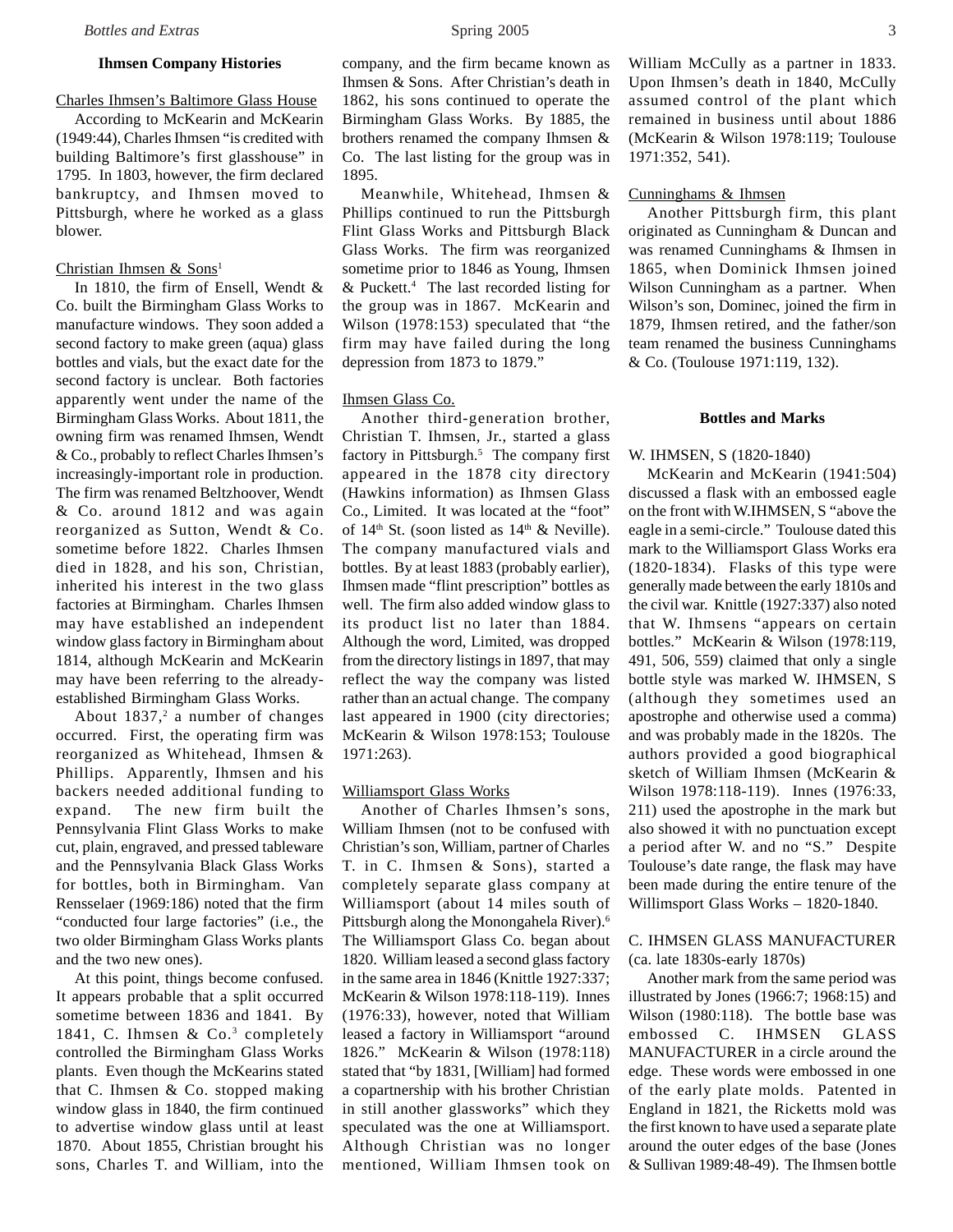used the same style of embossed baseplate mold. Although Jones and Sullivan cited an 1867 patent as the "official" stating date for plate mold use in the United States, the style used by Ihmsen could certainly predate that year.

The mark was probably used by Ihmsen beginning sometime between ca. 1836- 1840 and possibly lasting until the 1870s by which time virtually all manufacturers were using embossed marks in post-bottom molds.



Figure 2 – Ihmsen Mark on a Fruit Jar (Creswick 1995:87)

### C. IHMSEN & SONS (1855-1885)

An interesting variation of the circular mark was C. IHMSEN & SONS (downward arch from the top)/GLASS MANUFACTURERS (upwardly arched from the bottom) with what appears to be a stylized "I" and a cluster of grapes embossed in the center of the base. Jones (1968:15) showed the base, although it was absent from her earlier publications. Jones provided no other information about this mark.

C. Ihmsen & Sons was first in the city directory in 1855 and was apparently used until 1885 when the name was simplified to Ihmsen & Co. However, this identification also creates a slight problem. Since this basal marking so closely resembles the one discussed immediately above, it is strange that they would be used by two different companies – even ones operated by the same family.

C. Ihmsen & Son also made fruit jars. These were marked C.IHMSEN & SON PITTSBURGH, PA. or C.IHMSEN & SONS PITTSBURGH, PA. Dating of these marks is currently uncertain. Creswick (1995:87) showed two variations of a groove ring wax sealer, both with SON (singular). She dated the jars 1860-1862 but did not explain her reasons. Roller (1983:162) listed another wax sealer with almost identical embossing, but this time the plural, SONS, was used.

Figured flasks were also made by C. Ihmsen & Sons and had C I & Sons embossed as part of the figurals on the sides of the bottles (McKearin & Wilson 1978:153, 490, 650-651). Other flasks were marked C. IHMSEN & Co/ PITTSBURGH PA, also on the sides (McKearin & Wilson 1978:499, 640). These, too, would have been dated between 1855 and 1885.

### C & I (1865-1879)

According to Toulouse (1971:132), this mark was used by Cunningham & Ihmsen from 1865 to 1879. The mark was noted by Wilson (1981:114) among the beer bottles at Fort Union and appears in large letters on bases of beer bottles (Wilson 1981:114) embossed horizontally across the center. Herskovitz (1978:8) also noted five examples found at Fort Bowie (1862- 1894) and Feldhaus (1986:11) listed an example (C & I 1202) embossed on a beer bottle base. The mark also appears on the heels of Hutchinson-finished soda bottles. Innes (1976:218) noted that the mark was used on at least one flask. The full name, both as CUNNINGHAM & IHMSEN and CUNNINGHAMS & IHMSEN, was also used on fruit jars, always accompanied by PITTSBURGH, PA set in a circular pattern around the edges of the base (Creswick 1995:39; Roller 83:99). Roller (1983:99) also noted that metal lids for the fruit jars were embossed C & I. The full name was embossed on at least one style of flask. In addition to these marks, David Whitten observed a C & I Co mark embossed above

4 Spring 2005 *Bottles and Extras*



Figure 3 – Cunninghams & Ihmsen Flask (Bill Lindsey)



Figure 4 – Cunninghams & Ihmsen Mark on Fruit Jar (eBay)



Figure 5 – C & I Mark on Bottle Base (David Whitten)

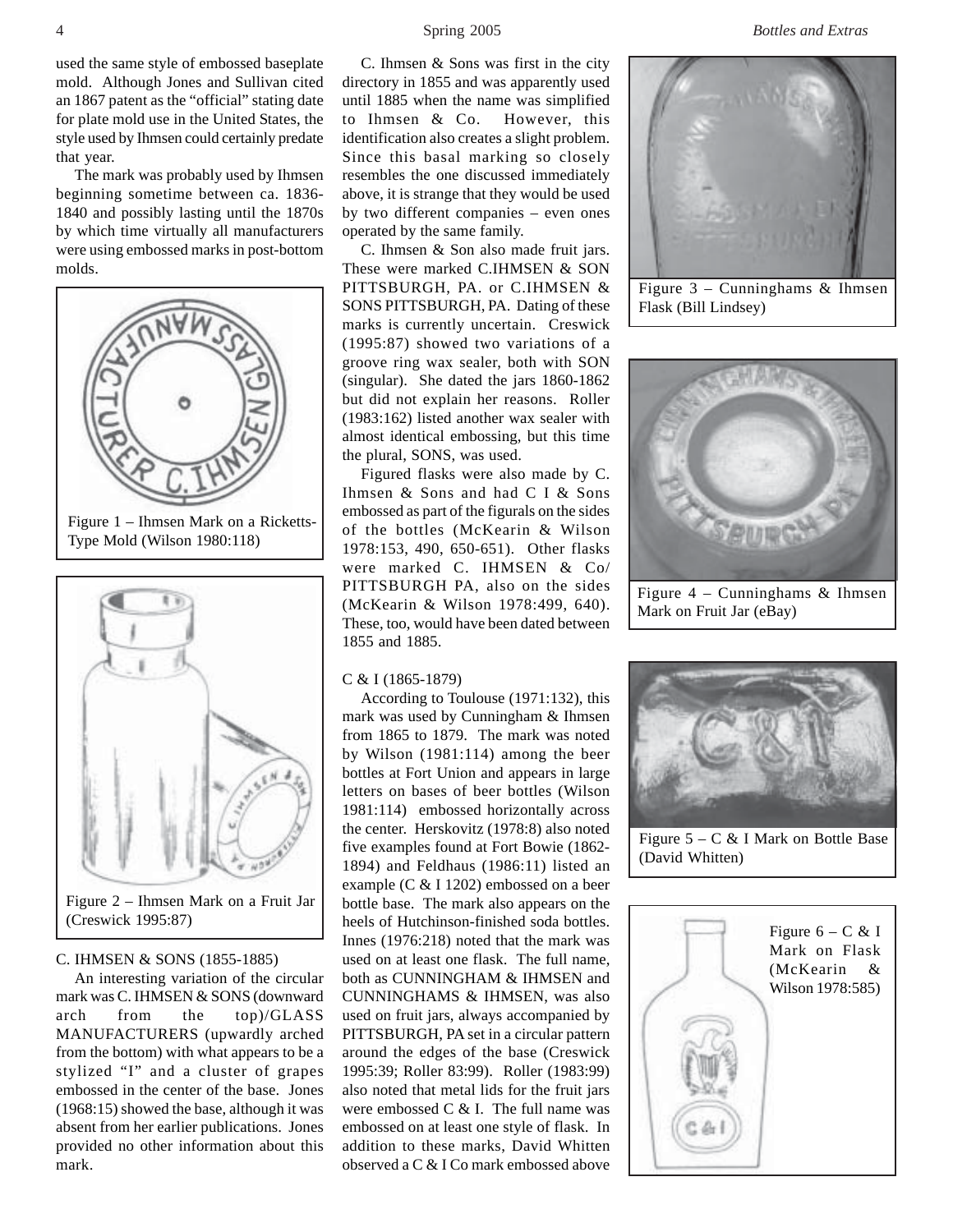the heel on an early blobtop soda bottle at a recent bottle show. He estimates the bottle was made ca. 1865.

### I G Co (possibly 1897-1900)

Although most bottles with the I G Co mark wear the logo on the heel, a few have the mark embossed on the base. Toulouse (1971:261) maintained that I G Co was used by the Ihmsen Glass Co., Pittsburgh, Pennsylvania, "circa 1870 to 1895." He continued, "The use of the 'I G Co' trademark is rare and found on some unmistakably Pittsburgh bottles" (Toulouse 1971:263). Unfortunately, he did not indicate what made the bottles "unmistakably Pittsburgh."

Wilson (1981:117-118) showed eight variations of the I G Co mark including the mark alone and several different single letters or (in one case) a numeral, all on bottle bases. Like Toulouse (see above), he suggested that mark belonged to Ihmsen Glass Co., but he did not discuss why. From his descriptions, these marks were probably all found on export-style beer bottle bases.

May Jones, in her last bottle newsletter (1968:17) noted that the McKearins [Helen and George] gave "one date as definite for the I. G. CO. with window glass. You follow that reference through and find it can be used - anytime - and reasonably so. UP TO 1895 at least. Bottles too." Unfortunately, in her rambling style, she referred to the date the McKearins gave for the termination of Ihmsen Glass Co. rather than any date connected to the mark. Even that date is too early; the company was in business until at least 1900 (see above).

It is possible that bottles with the I G Co mark on the bases are from the Ihmsen Glass Co. The vast majority of bottles with an I G Co mark (which we have identified as being from the Illinois Glass Co. – see Lockhart et al. 2005) bear the embossing on the heel. Later marks known to be used by Ihmsen (see below) also have basemarks rather than heelmarks. These I G Co basemarks (if, indeed, they were used by Ihmsen) can probably be dated from 1878 (the inception of the company) to 1900 (the last listing for Ihmsen Glass Co.), although the marks may only reflect the time period from 1897 to 1900 when the "Limited" was dropped from the company name in the city directories.

A more likely explanation is that the use of the mark by Ihmsen Glass Co. can be identified by the accompaniment of either letters below the mark or a number above



Figure 7 (L) – Wine Bottle – ca.  $1870s$ (MeKearin & McKearin 1941:425) Figure 8 (R) – Wine Bottle – mid-1800s (Noël Hume 1970:63-68)

the mark. Wilson (1981:118) showed the I G Co L mark (see below – certainly used by Ihmsen) with a 6 above the mark (or a Maltese cross in one case) and usually single, capital letters below the mark. The I G Co marks (no "L") shown on the same page all have single, capital letters below the mark. The use of letters or a single number does not fit any pattern seen on clearly-identified Illinois Glass Co. bottles. Therefore, it is likely that these additional letters or numbers, along with the I G Co mark, identify the Ihmsen Glass Co.

In all verifiable contexts (on beer bottles<sup>7</sup>) we have found so far, the I G Co basemark has a lower-case "o" as the final



Figure 9 – Export-Style Beer Bottle (Bill Lockhart)

letter, although punctuation may be present, partial, or absent. All bottles were also made with post-bottom molds, although that may be a product of age rather than a specific company. Heelmarked bottles (almost certainly from Illinois Glass Co.) may have either post-bottom or cup-bottom characteristics. We have found I G Co basemarks on at least three types of bottles: food (one example), soft drink (Hutchinsonfinished bottle - one example), and exportstyle beer bottles (numerous examples).

To further complicate the issue, Herskivitz (1978:8) also listed three examples of beer bottle bases marked with IGC $<sup>0</sup>$ . The underlined, superscript "O" is</sup> not reported by any other source, and we have never actually seen an example. Herskovitz did not record any accompanying letters or numbers, so this mark was probably used by the Illinois Glass Co. instead of Ihmsen.

Because many of the bottles bearing the I G Co mark on the base show the characteristics of export-style beer bottles, a brief discussion of beer bottle history is appropriate here. Anheuser Busch was successful in part because of a willingness to innovate. One of the company's most important innovations was the adaptation of the pasteurization process to beer in 1872 or 1873 (Hernon & Ganey 1991:30-31; Wilson 1981:1). Plavchan (1969:70), however, claimed 1872, citing a letter written by Adolphus Busch to W. C. Merry, September 3, 1894. Once beer was pasteurized, it could be stored and shipped in bottles for a long time and a great distance. This meant that the local brewery with its reliance on keg-contained, draught beer was to become less important. Of more interest to bottle daters, this marks the beginning of available, nation-wide bottled beer.

Export-style bottles were the classic quart beer bottles (actually measuring a surprisingly-consistent 26 ounces) used in the American West, although several other styles were used throughout the country. The base was flat (or slightly concave), and the bottle had vertical sides and rounded shoulders topped by a swelled neck (claimed to be a way to deal with foam). Finishes varied but were all originally made in two parts (a "collar" above a "ring") designed to take a cork stopper. A singlepart finish was designed for the "Lightning" fastener. The export-style bottle was the most common glass beer container in the Western U.S. from at least the 1880s and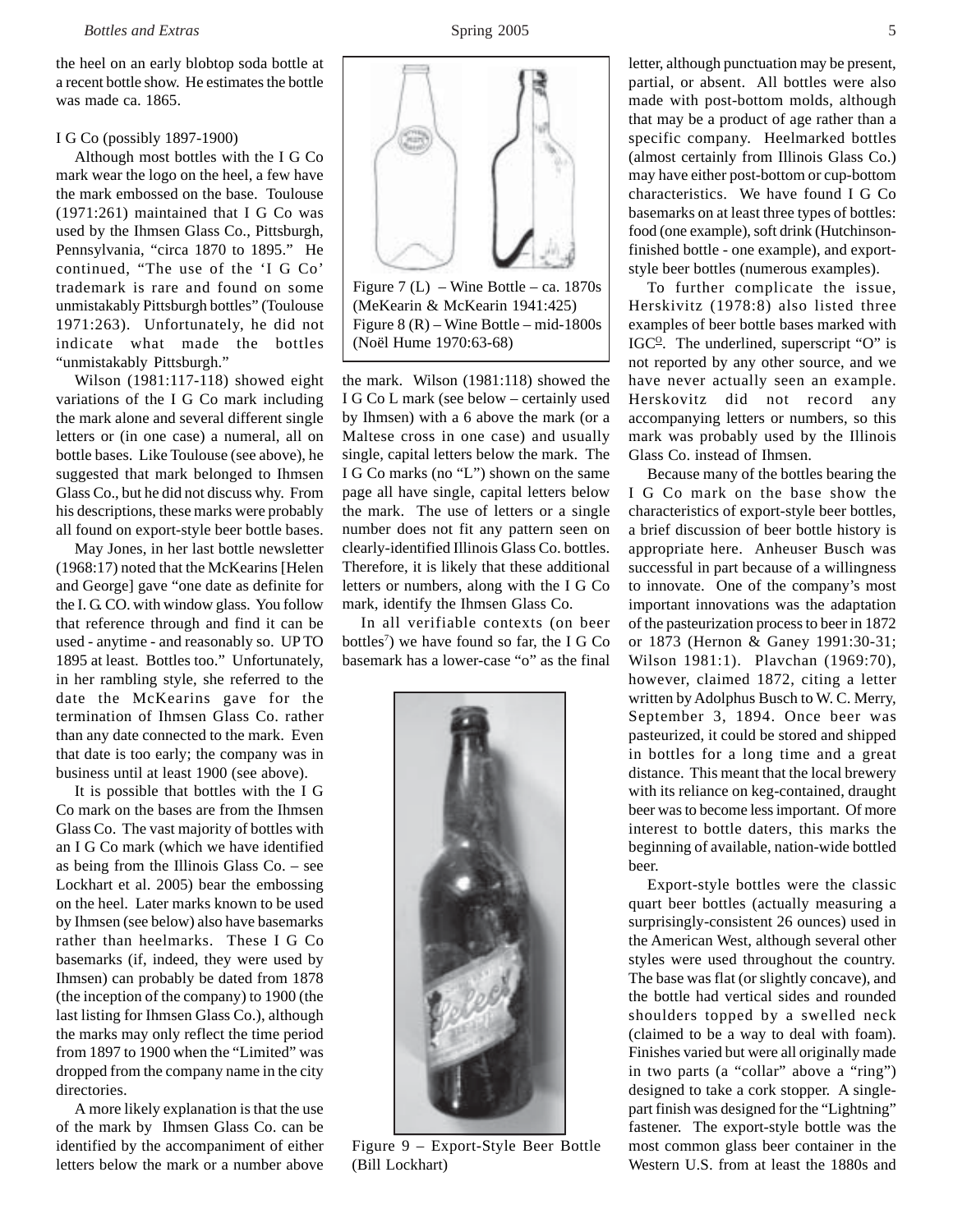is still used today in 12-ounce returnable bottles. These bottles were usually amber in color, although some were made in aquamarine, various shades of green, a light blue, or occasionally were colorless (some of which have turned purple with exposure to the sun). The earliest ones were produced in post-bottomed, two-piece hinged molds or by the turn-mold process. Later bottles were made in cup-bottomed molds.

Export-style beer bottles appear to have descended from wine bottles. George and Helen McKearin (1941:423-425) traced the evolution of wine or spirit bottles from about 1650 to about 1865-1875. Their final style is remarkably similar to the exportstyle beer bottle even to the two-part "brandy" finish (although the swelled neck is absent). Ivor Noël Hume (1970:63-68) presented a similar study based on bottles excavated at Williamsburg, Virginia. His study extended from 1652 to 1834 and did not include date ranges as did the McKearins. His final bottles, however, again showed a close resemblance to the export-style container (again including the finish) but had a higher kick-up, and most lacked the swelling of the neck. A single example even had a slightly swelled neck. Only two final alterations were necessary to produce the first beer bottles: the removal of the kick-up to form a flatter base and the addition of the swelled neck. Reasons for the changes are currently unknown. Kickups allow a bottle to look much larger than its actual capacity. Breweries may have feared that beer drinkers would have figured that out.

### I G C (1872-1894)

Herskovitz (1978:8) noted six examples of this mark on beer bottles from Fort Bowie. The excavated portion of the fort was officially open from 1862 to 1894, although beer bottles were only transported for long distances from the factories beginning in 1872. Thus, 1872 to 1894 are the only dates currently known for this mark. He reported accompanying letters/ number of B, H, and 3+. In addition, a bottle for sale on the internet was embossed I G C on the back heel (according to the seller). This latter may be a case where the "o" in I G Co was very lightly embossed and difficult to see.

Herskovitz (1978:8) also recorded an I G O mark accompanied by the numeral 1. This is likely a misstrike by the engraver or a misidentification by Heskovitz (probably the former). If it were an engraver's error, it would fit into the same pattern as the I G C mark.

Neither of the two marks, however, fit into the same pattern as the ones known from the Illinois Glass Co. All known Illinois Glass I G Co marks either had nothing else embossed with the logo or had a two- to three-digit number beside the mark (when found on heels). None had letters, single-digit numbers, or a plus sign (+) or cross. These marks fit the pattern of other marks used by the Ihmsen Glass Co. (see above and below).

# I G Co L  $(1878-1897 -$  possibly as late as 1900)

Wilson (1981:118) also showed four beer bottle bases with the I G Co L mark, a logo also observed by two of our research group, David Whitten and Bill Lindsey, and by Jay Hawkins of Pittsburgh. Thes I G Co L marks in Wilson were accompanied by either a numeral 6 or a Maltese cross above the mark and a letter (I, D, or K) or nothing below the mark. The mark appears in two variations, one with large letters and one with smaller letters. In both cases, the mark is embossed horizontally across the bases of beer bottles and other container types. The I G Co L mark also appears without either accompanying letters or numbers. Wilson and Wilson (1969:41) showed four examples of the mark on DR. J. HOSTETTER'S STOMACH BITTERS bottle bases, although they made no attempt to attribute the mark to any maker. The Wilsons (1969:34) noted that S. McKee made the first embossed Hostetter's bottles in 1859, so containers produced by other makers should be dated after that time. Fike (1987:36) also noted that Hostetter's bottles were made by Ihmsen but did not directly address the marks.

Ayres et al (1980:19) noted that the Ihmsen Glass Co. was succeeded by the Ihmsen Glass Co., Ltd. in 1886 and that the firm "apparently ended in 1899." Their source, McKearin & Wilson (1978:153), however, noted that the limited partnership was in place "by 1886," so the change could have taken place slightly earlier. Hawkins' research in the Pittsburgh city directories, however, shows that the company was "Limited" during its entire existence from 1878 to 1900. The illustrations in Ayres et al. show I G Co (no periods), I G Co L, and I G Co. L (note punctuation) on bottle bases but not on heels. This confirms the use of the IGCo mark by Ihmsen and explains the



Figure 12 – Large IGCoL Mark – Beer Bottle (Jay Hawkins)



Figure 13 – IGCoL Mark on Hostetters Stomach Bitters Bottle (Bill Lindsey)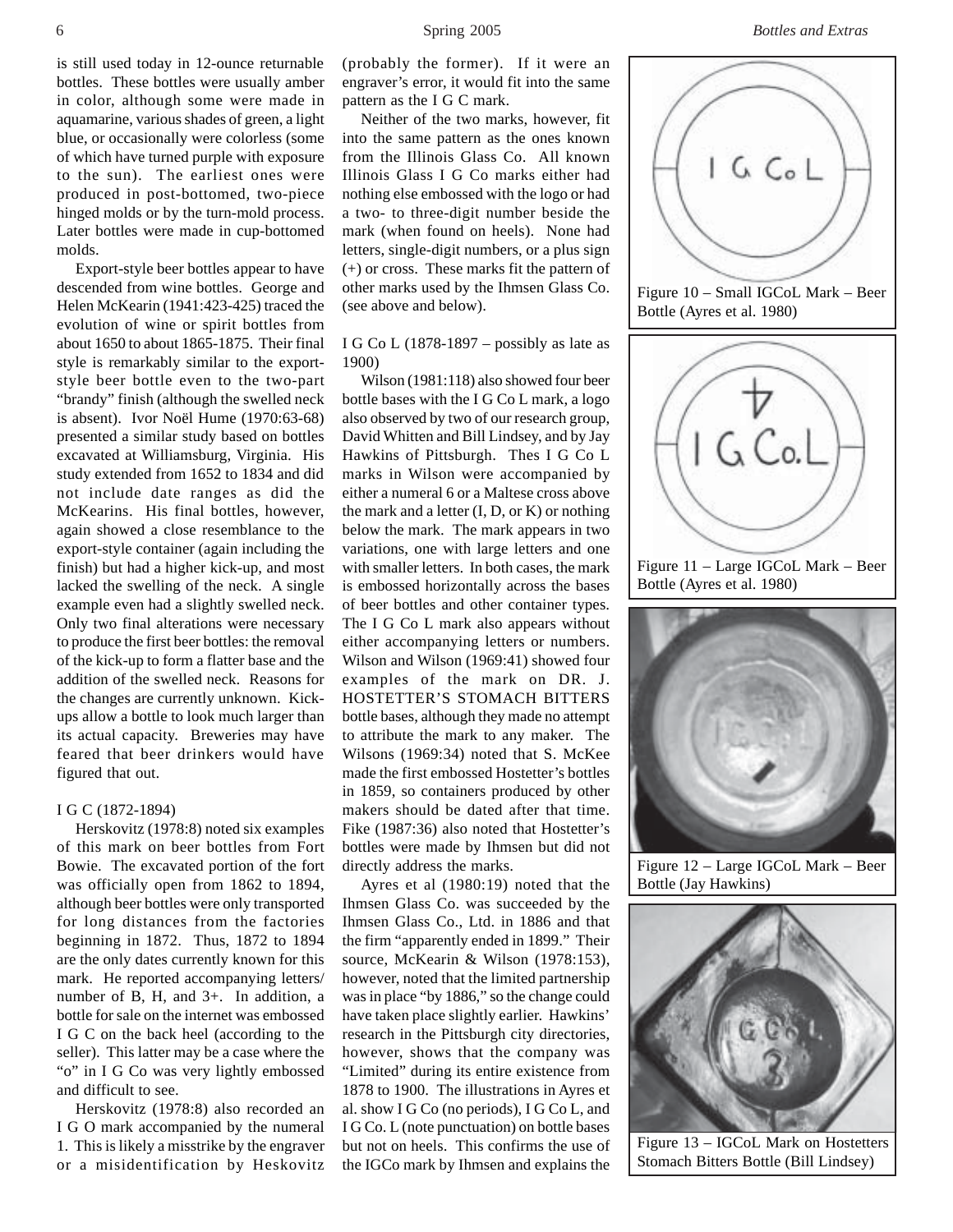L. Thus, the probable date range for the I G Co L mark is ca. 1878 to 1900 (although the use of the "L" may have stopped in 1897 when the "Limited" was dropped from the city directory listings).

Herskovitz (1978:8) reported four examples (I.G.CO.L.) accompanied by numbers (11-13). Feldhaus (1986:23, 38, 42) listed a bottle made for the St. Paul Bottling Co. (Minnesota) marked with I G CO L and the number 15 as well as two more examples with no accompanying numbers or letters. The bottler was in business from 1887 to 1889. Wilson (1981:118) showed four examples with letters (D, I, and K) as well as one with no accompanying marks. Clint (1976:127) illustrated a single example of the mark on a beer or soda bottle from Denver, Colorado. The mark was accompanied by no numbers or letters and was embossed on the base of an aqua bottle with an applied blob finish.

# **Discussion and Conclusions**

It is clear that the Ihmsen family had a long and complex history in glass production. The similarity in names (e.g., Christian Ihmsen and Charles Ihmsen) can often confuse identification of firms by the embossing on bottle bases. Generally, however, we have been able, through the process of elimination, to identify the specific users of each mark (see above).

- Ayres, James E., William Liesenbien, Lee Fratt, and Linda Eure
	- 1980 "Beer Bottles from the Tucson Urban Renewal Project, Tucson, AZ." Unpublished manuscript, Arizona State Museum Archives, RG5, Sg3, Series 2, Subseries 1, Folder 220.
- Clint, David K

1976 *Colorado Historical Bottles & Etc., 1859-1915*. Antique Bottle Collectors of Colorado, Inc., Boulder.

Creswick, Alice

1995 *The Fruit Jar Works, Vol. I, Listing Jars Made Circa 1820 to 1920's*. Douglas M. Leybourne, N. Muskegon, Michigan.

Feldhaus, Ron

1986 *The Bottles, Breweriana and Advertising Jugs of Minnesota 1850-1920: Volume 1: Beer, Soda, Household*. North Star Historical Bottle Collectors Association, Minneapolis, Minnesota.

Fike, Richard E.

1965 *Handbook for the Bottle-ologist*. Privately printed, Ogden, Utah.

The major controversy within the research group has been over the question of whether or not the Ihmsen Glass Co. used the I G Co mark. There is no question that the I G Co mark was used profusely by the Illinois Glass Co. Suggestions by various collectors for identifying the Ihmsen use of the mark have been: 1) location on the base (Illinois Glass Co. used the heel); 2) the use (or lack) of punctuation, and; 3) the capital or lower case "O." The location of the mark is most likely a product of a trend that began in the late 1870s, where soft drink (and some beer) bottlers had the company name, owner's initials, or logo embossed on the base. Frequently, the manufacturer's mark was moved to the heel to avoid confusion. The Illinois Glass Co. undoubtedly used heelmarks, although we have found *no* evidence that Ihmsen placed any marks in that location. However, it is likely that the placement of the mark had more to do with policy within the company than between the two companies.

The use of punctuation includes I G Co, I. G. Co., I G Co., I. G Co, and other combinations. These variations appear on both heelmarks and basemarks. They were probably added or ignored at the whim of the individual engravers who made the molds. The use of a capital or lower case "o" appears on heelmarks, but only the lower-case "o" is found on beer bottle basemarks (at least one capital "O" was embossed on a flask). Again, these were likely the idiosyncracies of the individual mold makers, although the basemark variation seems to be consistent.

The only identifying feature that may distinguish the two companies on basemarks is the presence of letters, numbers, and/or crosses. The Maltese cross is distinctly associated with the I G Co L mark as are the number 6 above the logo and single, capital letters below the mark. None of these additional marks are associated with the Illinois Glass Co. It is thus probable that these accompanying letters, numbers, or crosses on the bases of bottles marked I G Co identify the Ihmsen Glass Co.

### **Acknowledgements**

The group would like to acknowledge a debt of gratitude to Jay Hawkins of Pittsburgh. Jay is a local collector who freely shared his research in the city directories as well as his personal knowledge about bottles made in Pittsburgh. His help made this article *much* more complete and a great deal more interesting. A debt of gratitude is owed to genealogy researcher, Bob Bowers, for providing us with a genealogy of the Ihmsen family. Thanks also to Douglas M. Leybourne, Jr., for granting us permission to use illustrations from *The Fruit Jar Works* by Alice M. Creswick.

# **References**

Hernon, Peter and Terry Ganey 1991 *Under the Influence: The Unauthorized Story of the Anheuser-Busch Dynasty*. Simon & Schuster, New York.

- Herskovitz, Robert M. 1978 *Fort Bowie Material Culture*. University of Arizona Press, Tucson.
- Innes, Lowell

1976 *Pittsburgh Glass, 1797-1891: A History and Guide for Collectors*. Houghton Mifflin, Boston.

- Jones, May 1968 *The Bottle Trail, Volume 9*. Nara Vista, New Mexico.
- Jones, Olive and Catherine Sullivan 1989 *The Parks Canada Glass Glossary for the Description of Containers, Tableware, Flat Glass, and Closures*. Parks Canada, Ottawa.

Lockhart, Bill, Bill Lindsey, David Whitten, and Carol Serr

2005 "The Dating Game: Illinois Glass Co." *Bottles and Extras* 16(1).

Knittle, Rhea Mansfield

- 1934 *Early American Glass*. Appleton-Century, New York.
- McKearin, Helen and George McKearin 1941 *American Glass*. Crown Publishers, New York.

1949 *Two Hundred Years of American Blown Glass*. Bonanza Books, New York.

- McKearin, Helen, and Kenneth M. Wilson 1978 *American Bottles & Flasks and Their Ancestry*. Crown Publishers, New York.
- Noël Hume, Ivor 1961 "The Glass Wine Bottle in Colonial

Virginia." Journal of Glass Studies 3:90- 117.

Plavchan, Ronald J.

1969 "A History of Anheuser-Busch, 1852- 1933." Doctoral dissertation, St. Louis University.

Roller, Dick

1983 *Standard Fruit Jar Reference*. Privately published.